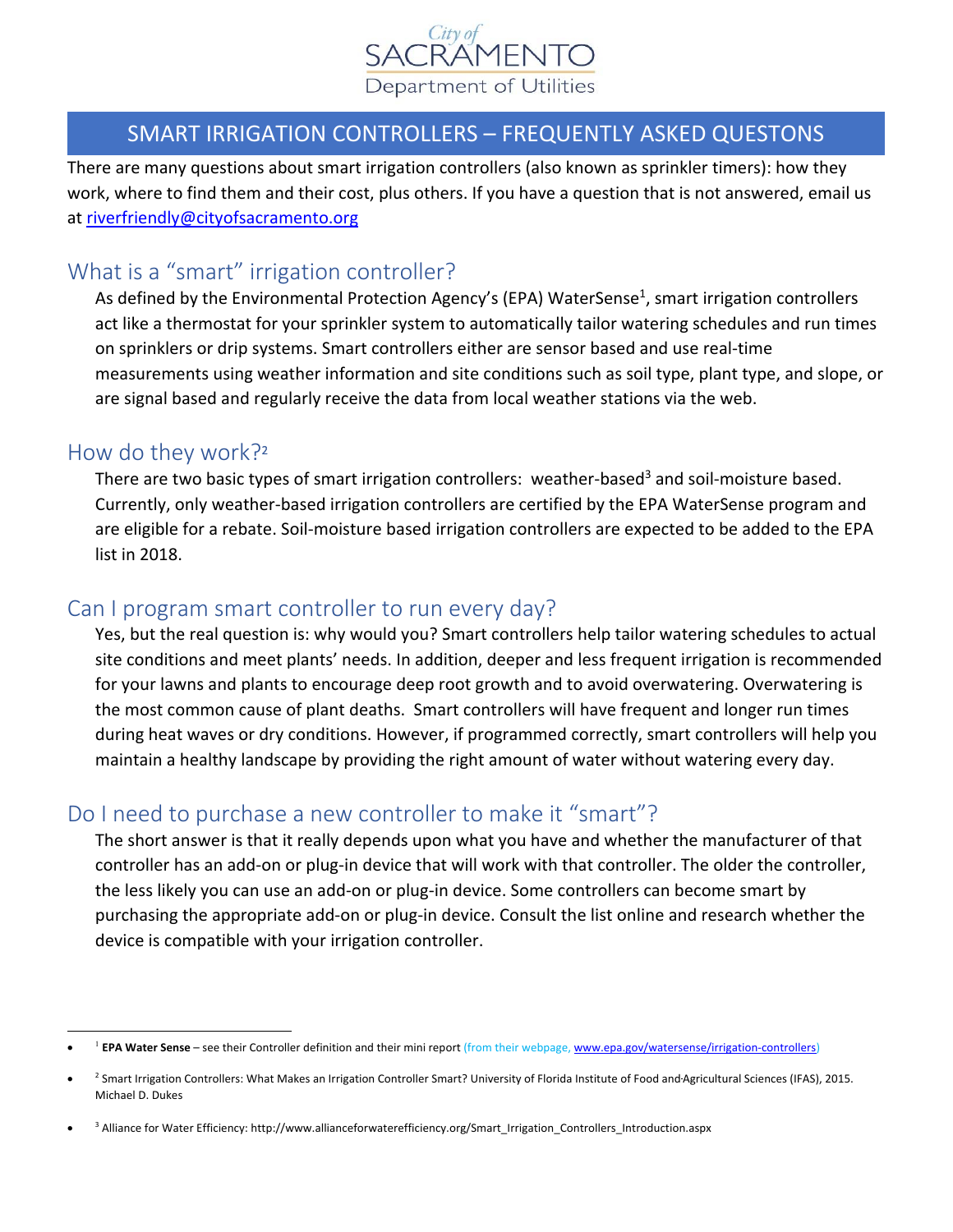# Can I program my smart controller to run during the day?

**No.** If you have a EPA WaterSense certified weather based Smart Controller, DOU staff will need to verify that it is scheduled and operating correctly. Once vetted and approved by DOU staff, you may water with a smart controller any day of the week, but before 10:00 a.m. and after 7:00 p.m.

# Can I manually operate smart controller? Can it be overridden?

Yes. Most smart controllers have a test feature that will allow you to manually operate or override the programming to make sure there are no breaks, obstructions or misaligned sprinkler heads.

# Do I have to have a smart phone to operate my smart controller?

Not all smart controllers need a smart phone. Most of them can be accessed via a website, so check into it before you make your purchase.

# Where can I purchase a smart controller?

After looking over the EPA WaterSense<sup>4</sup> qualified list of irrigation controllers, you can shop online, at your local hardware store, or at your local irrigation supply store. Some plant nurseries also sell smart controllers

### How much do they cost?

On average, homeowners are spending just under \$300 for their smart controller. The rebate is up to \$400.

# I understand that smart controllers are exempt from the City of Sacramento's watering schedule. How do I get my exemption?

First, install and program your smart controller and contact us, either at riverfriendly@cityofsacramento.org or by calling 916‐808‐1337. A pre‐inspection is not required to receive this rebate. Secondly, make sure that you are not watering between 10:00 a.m. and 7:00 p.m. Smart controllers still need to follow the City's time of day restriction. Then, check your watering times and make sure that you do not have water pooling or running off your property. If you do, you need to shorten your watering times, and you may wish to consider our irrigation upgrade program.

If you already have a EPA WaterSense controller, then contact us at 916‐808‐5605 to schedule a visit to verify it is programmed correctly.

# Is my irrigation controller smart if I install a rain sensor?

In short, the answer is no. It will shut off your irrigation when there is measurable rain, but it will not adjust the watering times for the seasons.

<sup>4</sup> https://www.epa.gov/watersense/product‐search